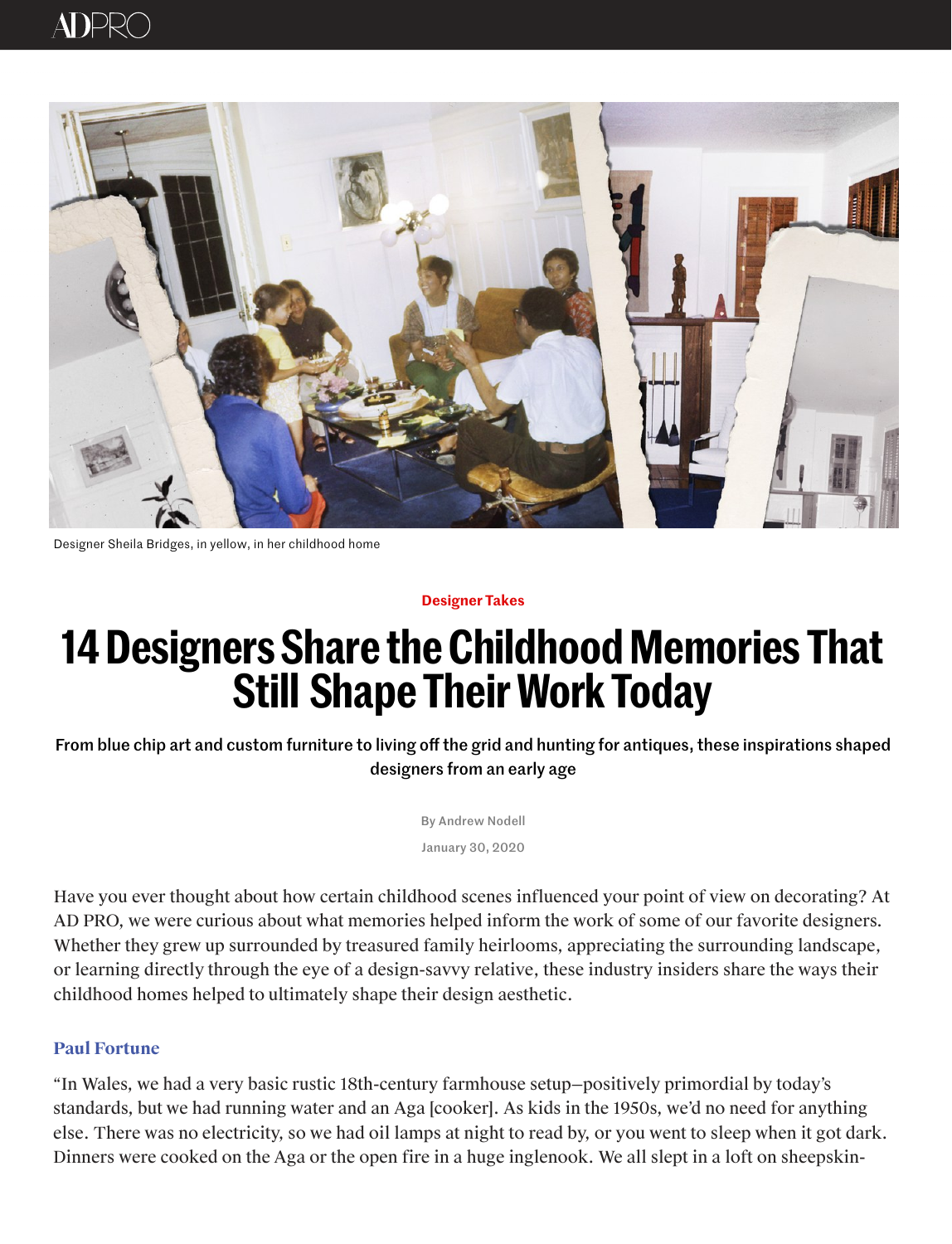covered bunks with heavy linen sheets, eiderdown coverlets, and our corgi dogs. Still my favorite way to sleep! Outside the windows grew ancient lilac bushes that scented the evenings. Owls hooted in our dreams and cooing doves woke us in the mornings. The experience was of complete security and comfort. It was real. This is now available as a 'lifestyle' choice, but then it was just our life. There was no contrivance. I don't necessarily espouse the rustic style in my work but I will always remember the feeling that this house gave us. And that is what I have always tried to make present in my work. The feeling that you are home. A warm fire, a delicious meal, a cozy bed—what more does one need?"

#### **William Cullum, Jayne Design Studio**

"We had a massive antique dark mahogany breakfront in our dining room which was a perpetual source of interest for me as a child. It held all sorts of sparkly things—silver, glass, and porcelain—the doors were locked and the drawers were so full that they were too heavy for me to open. I always loved it when my parents had parties and the contents would be arrayed on the dining table to determine what would be used. At some point during middle school, it inexplicably migrated from the dining room to the living room. I don't remember how I know this, but one of my parents read in a magazine, or one of his books, that Mark Hampton explicitly thought that breakfronts should never be in a dining room and so there it lived until the house was sold. It's now in my mother's dining room, so I guess it was my dad who really cared what Mark Hampton had to say."

#### **Brigette Romanek**

"Being raised on the south side of Chicago by a single mom, I lived between two houses: my mom's and my grandparents'. One thing I remember more than anything else at my grandparents' house is the feeling of comfort and the feeling of being welcomed and safe. My mom's house was different. It was welcoming, but really focused on style. She loved all of the latest modern furniture pieces; she had murals painted on our living room walls, beds custom-made that were so high that we had stairs to the beds. It was so fun. I was so proud of her style and aesthetic that I wanted friends to come over all the time just to enjoy it. Being a singer and touring around the world, she'd bring home interesting and unique pieces, from France, Sweden, anywhere she traveled. It really brings back sweet memories. Put those homes together—stylish, warm and inviting—and that's my design style. I call it 'livable luxe.' My mom brought the luxe and my grandparents brought the livable."

#### **Alex Papachristidis**

"The thing that was unbelievable about my childhood home was my mother. She was an aesthete and exposed me to the world. We traveled together and she loved French furniture and fabulous clothes. I was

the youngest child by nine years and we once went to Greece for the summer and stayed for two years because she liked it. Everyone says their mother was Auntie Mame, but mine really was. She loved beauty and exposed me to museums; we went to Rome, and Greece, and the world. I think it had an enormous influence on my love of beauty.

She mixed French furniture with contemporary at our home on the Upper East Side of Manhattan. She always loved gold and, I've never really thought about it, but many of the things I love. There were always velvets and fabrics in the home. The cutest thing was, we were close but she always said to me, 'How could I possibly have such a bourgeois son?' She was much more of a free spirit."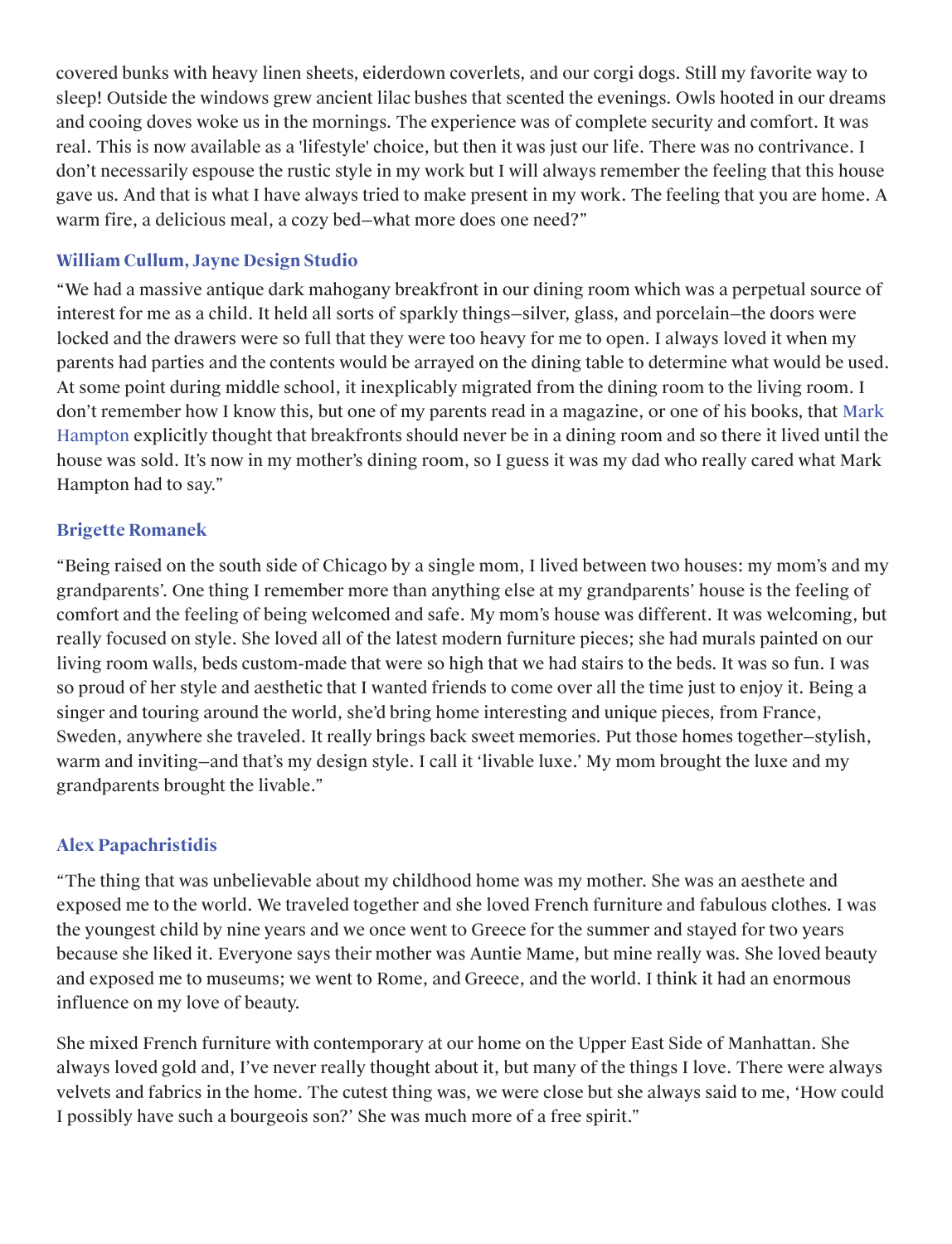#### **[Mally Skok](https://www.architecturaldigest.com/story/mally-skok-south-african-designers-favorite-spots-in-cape-town)**

"My parents married when they were really young, and right after the wedding they moved to Serowe, in Botswana, to live with my English grandparents, who were with the foreign service. Sadly, my dad died when he was just in his 30s [leaving behind] my mum with four young children. We had hardly any money and lived a lot by the kindness of friends. Our house was small but always pretty—we never gave up.

Those days cast the die for my get-on-with-it attitude toward decorating. I hate to throw decent things away. I value things with a history and try to fold them into my clients' projects. I love windows with curtains, lots of layers, and comfort is a huge priority to me. Life is precious, I don't waste too much time worrying about the smallest details. I know that sometimes my clients feel that I am being a bit flip—my 'just choose one, they're all good choices' answer can rattle them—but I feel it's so important to keep things in perspective. Decorating is a fun and happy pursuit, these are good things to be worrying over, make your house lovely and then go out and live your life!"

#### **Charles Zana**

"My childhood home was extraordinary, a real collector's home. My parents were constantly changing the decoration and moving objects from one place to another. There were works of art and decorative objects everywhere. I remember opening a closet and finding a Picasso ceramic amongst my mother's belongings. I have always kept the collector's spirit. My father collected Picasso and Jouve ceramics. As for me, I collect Sottsass ceramics. I like to mix different styles and eras."

#### **Sheila Bridges**

"I've had the unique fortune of growing up and knowing only one family home in my lifetime. It was an old five-bedroom fieldstone house in Philadelphia with a carriage house. My parents loved decorating and embraced all of the latest style trends from the 1960s, 1970s, and 1980s, including colorful wall-to-wall and shag carpets and an eclectic mix of modern furniture mixed in with a few antiques. They entertained often and usually in our living room. This large room had painted wood-paneled walls and navy blue wool carpet, and there was a pair of Milo Baughman upholstered armchairs, glass tables, and funky lamps purchased from a popular store called J.B. Van Sciver Furniture Co., where they often shopped. Since entertaining often centered on music and both of my parents played the piano, there was a Baldwin baby grand on one side of the living room and comfortable seating on the other. Everything was flexible and could be moved around for entertaining.

There is no question that my parents' love of decorating and bold choices influenced my own aesthetic. I

still own several pieces of furniture and art that I grew up with, including the chairs, floor lamps, and that modern Lucite grandfather clock designed by George Nelson in the early 1970s for the Howard Miller Company."

#### **Elizabeth Cooper**

"There are a few styling elements in my childhood living room that I'd tweak, but my mother wasn't adhering to all of my remote directions in terms of styling! Almost all of the pieces in the room were my maternal grandmother's—with whom I was very close. The sofa actually belonged to my mother's grandfather or great-grandfather and I've always thought it had such a beautiful shape to it. I have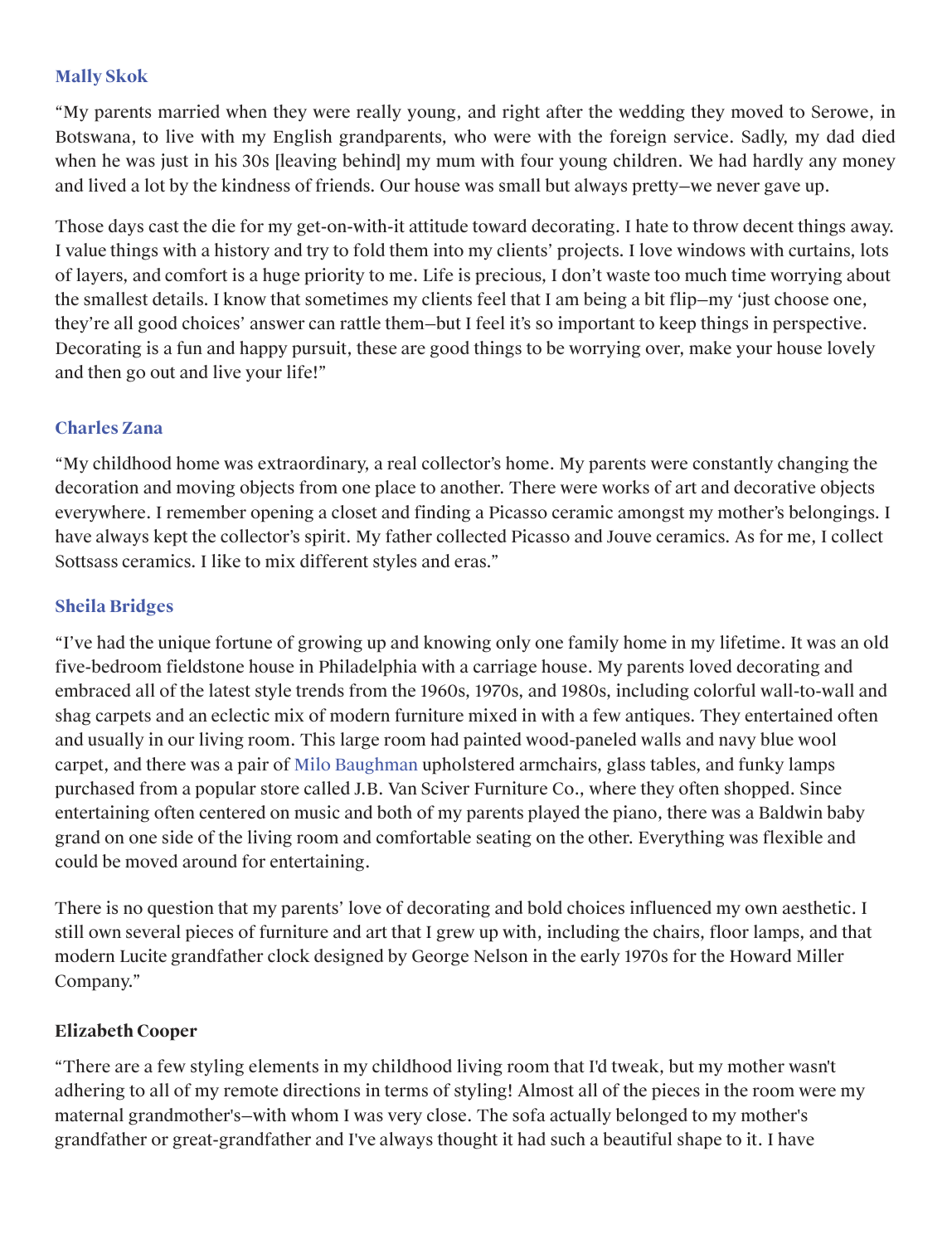wonderful childhood memories of these pieces in my grandmother's own home and also love that my family has lived with them since my mother inherited them. One of my very first 'design projects' was working with my mother in selecting fabrics to reupholster the sofa and a pair of chairs. It was my initial exposure to both the significance of retaining family pieces and repurposing/updating them to work in a different context."

### **Robin Rains**

"My father was a contractor and he always had plans lying around the house, which intrigued me as a child. I often visited job sites with him and developed a love and respect for construction and the process of creating something from the ground up. We moved a great deal as a child because my dad was always building another home for us, [requiring new decoration each time. My mother loved crafts and interiors](https://www.architecturaldigest.com/gallery/midcentury-modern-living-rooms)  and she always had a great eye and a keen sense of design—we always had a project going, whether it was macramé, painting, or sewing. Our projects were always displayed proudly in our homes. The art of creating something beautiful was so joyful for my family, and I think I became a designer because I saw firsthand how our surroundings enhanced our life.

We had a lot of family heirlooms, books, and many collections that were passed down from my grandparents andgreat-grandparents. This gave me a sense of family and gave value to the importance of living with unique heirlooms and collections. It's one of the reasons I have an antiques showroom today."

# **Heather Hilliard**

["My parents lived on a gentleman's farm when I was very young, where they turned an old barn, formerly](https://googleads.g.doubleclick.net/aclk?sa=l&ai=C4pBcwFs4XuqQPIONMIX-t7gMn53flFu_gN_z3gqZkc_xjg4QASDLidYjYMnGqYvApNgPoAHtvZuWA8gBAqgDAcgDyQSqBNQCT9BLF2g5mFxxCuwF7ByyUHspcRtK0GMuFiGLRgYNNbFx4zzUs-TZOf3zQ-w2bVR5FhkqDeRiGGF5jg_9AAlqLhaj1A5F77M5tZdXJRg2cbcLOxV1MFs_340sOT_DHNTOkjEZMypNRpfuUEGTdmxo63c7dVnP6tf12q7zGfTULnVwpPMVm1WeHdgUANmD9d6-vinvxg4ABCLtmCx_GPhkegn4Q7IWz_vHgKZaCqxFR3JryFse4K_Hz36AEXDCnN_6doCp-IsGeQYhzIkIH4oh07wudXK9swtuv1Ulen0JOqmXzqwP9af5ahhqgsS6ifrx-A75cYVxA1Oa5WyRK3rlrPEC1gow8FCV3_pXAsQK4faMNORQaeTgZyURuAIYiO17vVvoNDGeQqkflY0uuVdJD7WsFQjYA0uQ0HKrVN7tGPm6RUKOGXXqkh7nLxx8dTMXTLwmi8AE-KqsoqQCoAYCgAe79-tsqAeOzhuoB9XJG6gHk9gbqAe6BqgH8tkbqAemvhuoB-zVG6gH89EbqAfs1RvYBwHSCAcIgGEQARgA8ggNYmlkZGVyLTU2MjIyMrEJzcK59S4ZEQmACgTICwHYEww&num=1&pr=6:0.800896&sig=AOD64_0ME5tAK58YrRrepBagL53tzSULLw&client=ca-pub-6362111942204036&nb=17&adurl=https://www.perigold.com/gateway.php%3Frefid%3DGX383013538517.~%26position%3Dnone%26network%3Dd%26placement%3Dwww.architecturaldigest.com%26device%3Dc%26devicemodel%3D%26target%3D%26aceid%3D%26image%3D77159127)  used to house black Angus steer, into our house. Naturally, there were a lot of exposed wood beams and rustic detailing. My mom made the rough-hewn stone mantel and troweled a plaster wall with a second fireplace on the lower level, and old timbers were used for the stair handrail. My parents were very creative and had a vision. When I was 10 or 12, we moved to an old stone house with a carriage house, and my mom was always doing house projects and painting furniture. Growing up around all of this design work piqued my interest from a young age and certainly influenced my career path in art and design."

## **Sara Hillery**

"When I was [young] my parents bought an old double row house in Lewisburg, Pennsylvania, and turned the two houses into one by taking out walls. When you realize early on that you aren't stuck with the boundaries you've been given, your creativity can really flow and be boundless. My dad was always drawing up house plans and designs, and my mom was into antiquing and crafts. She's the storyteller of the

family, and she loved telling us the history of certain pieces and at times connecting them with our past: 'My grandma used to have something just like this!' I remember her dragging my sisters and me to every antique place by the side of the road during a family road trip, and I really grew to appreciate the hunt."

#### **Catherine Austin**

"My love of design as a child was sparked by an incredibly unique and special Christmas gift when I was five years old. My grandfather was a master craftsman and made me a dollhouse that allowed my imagination to run wild. It was a family affair to bring the dollhouse to life. My great-aunt created the window boxes with miniature flowers, and my grandmother cut shingles for the roof and lined the walls